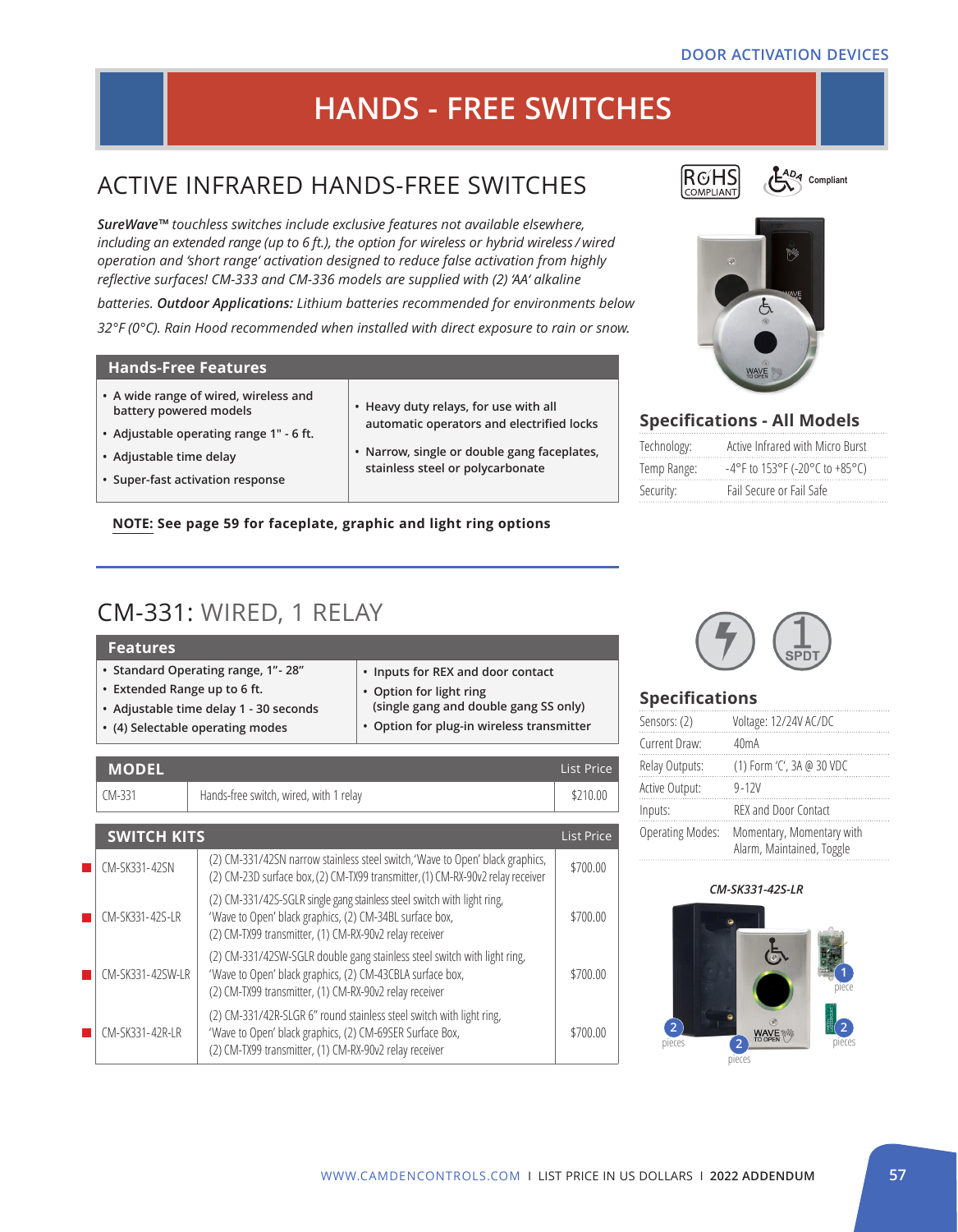#### **DOOR ACTIVATION DEVICES**

# **HANDS - FREE SWITCHES**

# CM-332: WIRED, 2 RELAY

#### **Features**

- **• Advanced switch with Door Control Functions**
- **• Standard operating range, 1" 28"**
- **• Extended Range up to 6 ft.**
- **• Adjustable time delay 1 30 seconds**

### **• (7) Selectable operating modes**

- **• Inputs for REX and door contact**
- **• Option for light ring**
- **( single gang and double gang SS only)**
- **• Option for plug-in wireless transmitter**

| <b>MODEL</b> ' |                                         | List Price I |
|----------------|-----------------------------------------|--------------|
| CM-332         | Hands-free switch, wired, with 2 relays | \$240.00     |

# CM-333: HYBRID, BATTERY POWERED, 1 RELAY

| <b>Features</b>                                                                                                                                  |                                                                                                                                                                      |
|--------------------------------------------------------------------------------------------------------------------------------------------------|----------------------------------------------------------------------------------------------------------------------------------------------------------------------|
| • Ideal for retrofit applications using<br>existing wires (only 2 conductors)<br>• Long battery life using standard<br><b>Alkaline batteries</b> | • Standard operating range, 1" - 12"<br>• Adjustable time delay 1 - 30 seconds<br>• Input for Request to Exit or Door Contact<br>• Fail Safe/Non-Fail Safe operation |
|                                                                                                                                                  |                                                                                                                                                                      |

| <b>MODEL</b> |                                             | List Price |
|--------------|---------------------------------------------|------------|
| $(M-333)$    | Hands-free switch, battery powered, 1 relay | \$200.00   |

# CM-336: BATTERY POWERED, WIRELESS

### **Features**

| • Ideal where switch is                      | • Low battery & battery test features       |
|----------------------------------------------|---------------------------------------------|
| difficult / expensive to wire                | • Standard operating range, 1" - 12"        |
| • Industry-leading 4 year battery life using | • Requires CM-RX90 / 92 wireless receiver   |
| standard Alkaline batteries                  | • Input for Request to Exit or Door Contact |

| MODEL' |                                              | List Price I |
|--------|----------------------------------------------|--------------|
| CM-336 | Hands-free switch, battery powered, wireless | \$230.00     |

| <b>SWITCH KITS</b> |                                                                                                                                                | List Price |
|--------------------|------------------------------------------------------------------------------------------------------------------------------------------------|------------|
| CM-SK336-42S       | (2) CM-336/42S single gang stainless steel switch, 'Wave to Open' black graphics,<br>(2) CM-34BL surface box, (1) CM-RX-90v2 relay receiver    | \$622.00   |
| CM-SK336-42SW      | (2) CM-336/42SW double gang stainless steel switch, 'Wave to Open'<br>black graphics, (2) CM-43CBLA surface box, (1) CM-RX-90v2 relay receiver | \$622.00   |
| CM-SK336-42R       | (2) CM-336/42R 6" round stainless steel switch, 'Wave to Open' black graphics,<br>(2) CM-69SER Surface Box, (1) CM-RX-90v2 relay receiver      | \$622.00   |

#### **NOTE: See page 59 for faceplate, graphic and light ring options**



### **Specifications**

| Sensors: (2)            | Voltage: 12/24V AC/DC                                                                             |
|-------------------------|---------------------------------------------------------------------------------------------------|
| Current Draw:           | 40 m A                                                                                            |
| Relay Outputs:          | (2) Form 'C', 3A @ 30 VDC                                                                         |
| Active Output:          | $9 - 12V$                                                                                         |
| Inputs:                 | REX and Door Contact                                                                              |
| <b>Operating Modes:</b> | Momentary, Momentary with<br>Alarm, Maintained, Toggle, Security,<br>Extended Range, and Sequence |



### **Specifications**

| Sensors:                | (1)                                                                   |
|-------------------------|-----------------------------------------------------------------------|
| <b>Batteries:</b>       | (2) 'AA' Alkaline (supplied)<br>(2) 'AA' Lithium Batteries (optional) |
| Battery Life:           | 2 yrs (100 operations per day)                                        |
| Relay Outputs:          | (1) Form 'C', 3A @ 30 VDC                                             |
| Input:                  | Request to Exit or Door Contact                                       |
| <b>Operating Modes:</b> | Momentary, Momentary with<br>Alarm, Maintained (Latching)             |
|                         |                                                                       |



### **Specifications**

| Sensors:      | (1)                                                                   |
|---------------|-----------------------------------------------------------------------|
| Batteries:    | (2) 'AA' Alkaline (supplied)<br>(2) 'AA' Lithium Batteries (optional) |
| Battery Life: | 4 yrs (100 operations per day)                                        |
| Input:        | Request to Exit or Door Contact                                       |
|               | Output Frequency: 905.25 / 915.25 / 925.25 MHz.<br>(Spread Spectrum)  |

#### *CM-SK336-42S*